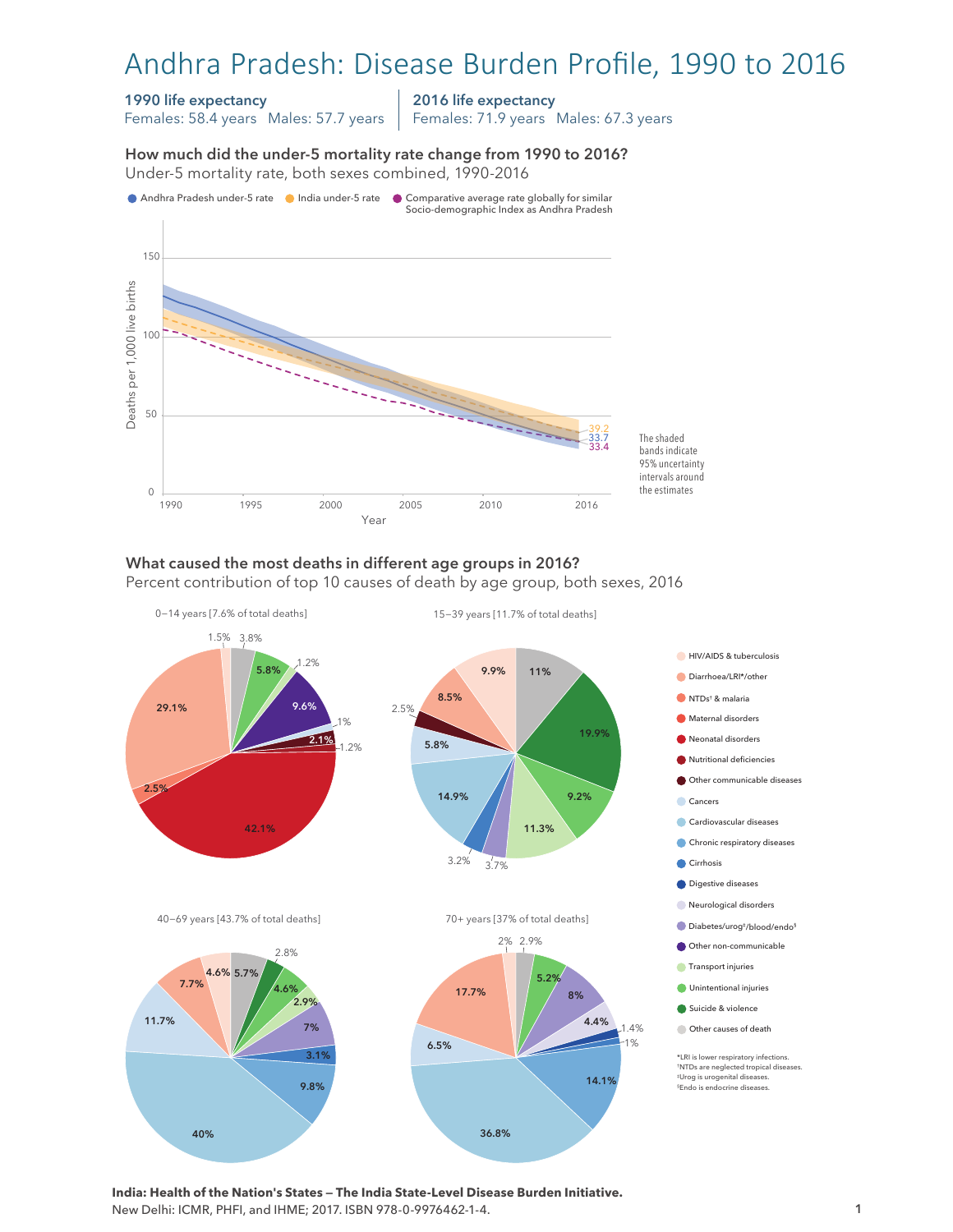## Proportion of total disease burden from:

### Premature death: 64.4% | Disability or morbidity: 35.6%

#### What caused the most years of life lost, by sex, in 2016?

Top 15 causes of YLLs, ranked by percent for both sexes combined, 2016



#### What caused the most years lived with disability, by sex, in 2016?

Top 15 causes of YLDs, ranked by percent for both sexes combined, 2016



\*Sense organ diseases includes mainly hearing and vision loss.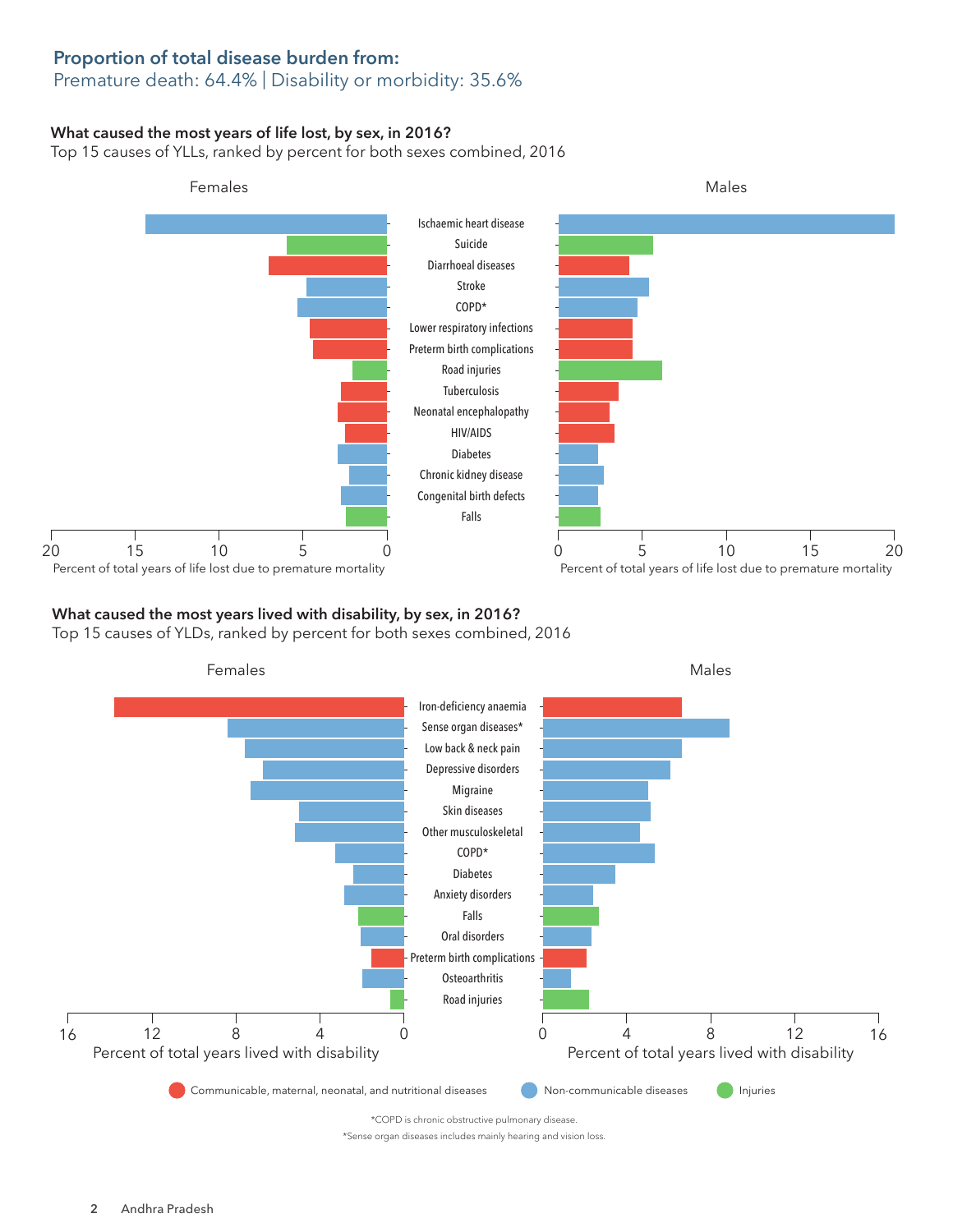### Proportion of total disease burden from: CMNNDs: 27.0% | NCDs: 59.7% | Injuries: 13.3%

How have the leading causes of death and disability combined changed from 1990 to 2016? How have the leading causes of death and disability combined changed from 1990 to 2016? Change in top 15 causes of DALYs, both sexes, ranked by number of DALYs, 1990–2016 Change in top 15 causes of DALYs, both sexes, ranked by number of DALYs, 1990–2016



The percent figure in brackets next to each cause is DALYs from that cause out of total DALYs.

‡Sense organ diseases includes mainly hearing and vision loss. § Self-harm refers to suicide and the nonfatal outcomes of self-harm.

What caused the most death and disability combined across age groups in 2016? Percent of DALYs by age group, both sexes, 2016



The number in the bracket on top of each vertical bar is the ratio of percent DALYs to population for that age group. The number in parentheses after each age group on the x-axis is the percent of population in that age group.